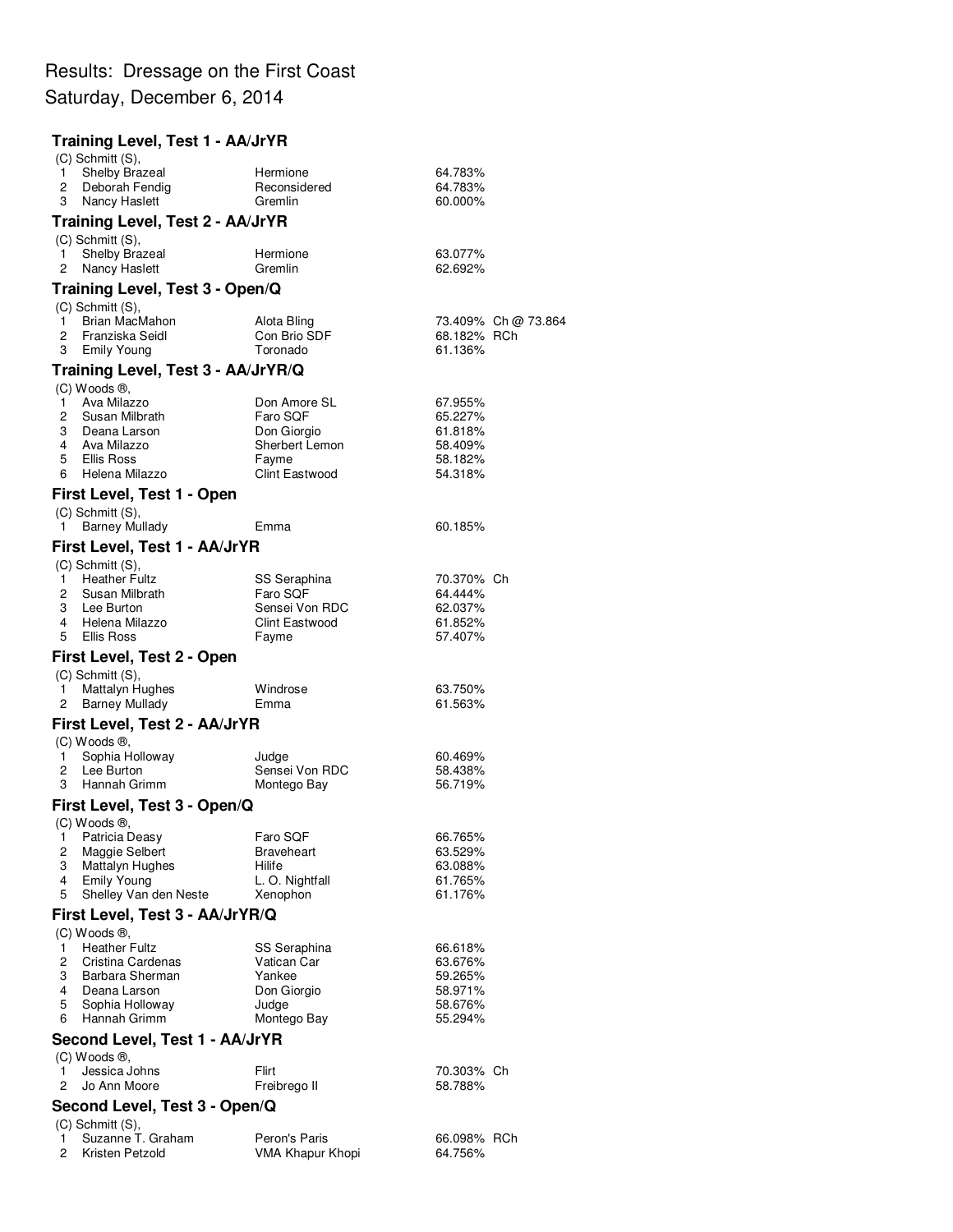| Second Level, Test 3 - AA/JrYR/Q                             |                                                        |                                 |                       |                     |  |  |  |
|--------------------------------------------------------------|--------------------------------------------------------|---------------------------------|-----------------------|---------------------|--|--|--|
| 1<br>2                                                       | $(C)$ Schmitt $(S)$ ,<br>Jessica Johns<br>Jo Ann Moore | Flirt<br>Freibrego II           | 65.366%<br>63.415%    |                     |  |  |  |
|                                                              | Third Level, Test 3 - Open/Q                           |                                 |                       |                     |  |  |  |
| 1.                                                           | $(C)$ Schmitt $(S)$ ,<br>Brian MacMahon                | Isolde                          | 64.615%               |                     |  |  |  |
|                                                              | Third Level, Test 3 - AA/JrYR/Q                        |                                 |                       |                     |  |  |  |
|                                                              | $(C)$ Woods $\mathcal{B}$ ,                            |                                 |                       |                     |  |  |  |
| 1<br>2                                                       | Holly James<br>Helena Milazzo                          | <b>Ritz Carlton</b><br>Gandolph | 70.897% Ch<br>62.179% |                     |  |  |  |
|                                                              | <b>Fourth Level Test 1 - Open</b>                      |                                 |                       |                     |  |  |  |
|                                                              | $(C)$ Schmitt $(S)$ ,                                  |                                 |                       |                     |  |  |  |
| 1                                                            | Yvonne de Haan                                         | Winter                          |                       | 67.162% Ch @ 69.583 |  |  |  |
| 2                                                            | Susannah Hamlin                                        | Rastamam Jeeves                 | 62.432%               |                     |  |  |  |
| 3<br>4                                                       | Kristen Petzold                                        | Panama Jack<br>Tanzeln          | 61.622%<br>55.811%    |                     |  |  |  |
|                                                              | Marsha Lynn Hartford-Sapp                              |                                 |                       |                     |  |  |  |
|                                                              | Fourth Level Test 3 - Open/Q                           |                                 |                       |                     |  |  |  |
|                                                              | $(C)$ Schmitt $(S)$ ,                                  |                                 |                       |                     |  |  |  |
| 1                                                            | Suzanne T. Graham                                      | Femi                            | 61.667%               |                     |  |  |  |
|                                                              | FEI Prix St. Georges - Open/AA/JrYR/Q                  |                                 |                       |                     |  |  |  |
|                                                              | (C) Schmitt (S),                                       |                                 |                       |                     |  |  |  |
| 1<br>2                                                       | Susannah Hamlin<br>Franziska Seidl                     | <b>Red Diamond</b>              | 66.974%<br>65.395%    |                     |  |  |  |
| 3                                                            | Megan Fischer-Graham                                   | Winterstolz<br><b>Bedminton</b> | 61.316%               |                     |  |  |  |
| 4                                                            | Mary M. O'Brien                                        | Watch Me M                      | 60.789%               |                     |  |  |  |
| 5                                                            | Louise Waring                                          | Ruben                           | 60.789%               |                     |  |  |  |
| 6                                                            | Rose S. Flanery                                        | Al Pacino 029                   | 60.658%               |                     |  |  |  |
|                                                              | FEI Intermediare I - Open/AA/JrYR/Q                    |                                 |                       |                     |  |  |  |
|                                                              | $(C)$ Schmitt $(S)$ ,                                  |                                 |                       |                     |  |  |  |
| 1.                                                           | Lee Burton                                             | Enebro XIV                      | 66.184%               |                     |  |  |  |
| 2                                                            | Brian MacMahon                                         | Bravo                           | 63.684%               |                     |  |  |  |
| 3                                                            | Mary M. O'Brien                                        | Watch Me M                      | 61.974%               |                     |  |  |  |
|                                                              | FEI Intermediare II - Open/AA/JrYR/Q                   |                                 |                       |                     |  |  |  |
|                                                              | $(C)$ Schmitt $(S)$ ,                                  |                                 |                       |                     |  |  |  |
| 1                                                            | Patricia Deasy                                         | Renoir                          | 67.500% Ch            |                     |  |  |  |
| 2                                                            | Franziska Seidl                                        | Winniepuuh                      | 62.763%               |                     |  |  |  |
| 3                                                            | Yvonne de Haan                                         | French Kist                     | 60.263%               |                     |  |  |  |
|                                                              | FEI Grand Prix - Open/AA/JrYR/Q                        |                                 |                       |                     |  |  |  |
|                                                              | $(C)$ Schmitt $(S)$ ,                                  |                                 |                       |                     |  |  |  |
| 1                                                            | Jessica Bryant-Souther                                 | Galahad                         | 62.100%               |                     |  |  |  |
|                                                              | FEI Grand Prix Special - Open/AA/JrYR                  |                                 |                       |                     |  |  |  |
|                                                              | (C) Schmitt (S),                                       |                                 |                       |                     |  |  |  |
| 1.                                                           | Franziska Seidl                                        | Sigalia                         | 67.059% RCh           |                     |  |  |  |
|                                                              | USDF Musical Freestyle TOC - Open/Q                    |                                 |                       |                     |  |  |  |
|                                                              | $(C)$ Schmitt $(S)$ ,                                  |                                 |                       |                     |  |  |  |
| 1                                                            | Marge Savage                                           | Willow's Dream                  | 67.067%               |                     |  |  |  |
| 2                                                            | Shelley Van den Neste                                  | Xenophon                        | 65.367%               |                     |  |  |  |
|                                                              | Young Horse (USEF 4YO, FEI 5YO & 6YO)                  |                                 |                       |                     |  |  |  |
|                                                              | (C) Schmitt (S),                                       |                                 |                       |                     |  |  |  |
| 1                                                            | <b>Emily Young</b>                                     | Toronado                        | 65.000%               |                     |  |  |  |
|                                                              | <b>National Dressage Pony - TOC (TL-GP)</b>            |                                 |                       |                     |  |  |  |
|                                                              | (C) Woods ®,                                           |                                 |                       |                     |  |  |  |
| 1                                                            | Michelle Velasco                                       | No Torius                       | 60.147%               |                     |  |  |  |
|                                                              | <b>USDF Introductory Test A</b>                        |                                 |                       |                     |  |  |  |
| $(C)$ Woods $\mathcal{B}$ ,                                  |                                                        |                                 |                       |                     |  |  |  |
| 1                                                            | Jennifer Milazzo                                       | Cloncondra Artist               | 65.625%               |                     |  |  |  |
|                                                              |                                                        |                                 |                       |                     |  |  |  |
| <b>USDF Introductory Test B</b><br>$(C)$ Woods $\circledR$ , |                                                        |                                 |                       |                     |  |  |  |
| 1                                                            | Jennifer Milazzo                                       | Cloncondra Artist               | 71.563%               |                     |  |  |  |
| 2                                                            | Suzanne Pugh                                           | <b>Blitzen Konig</b>            | 61.875%               |                     |  |  |  |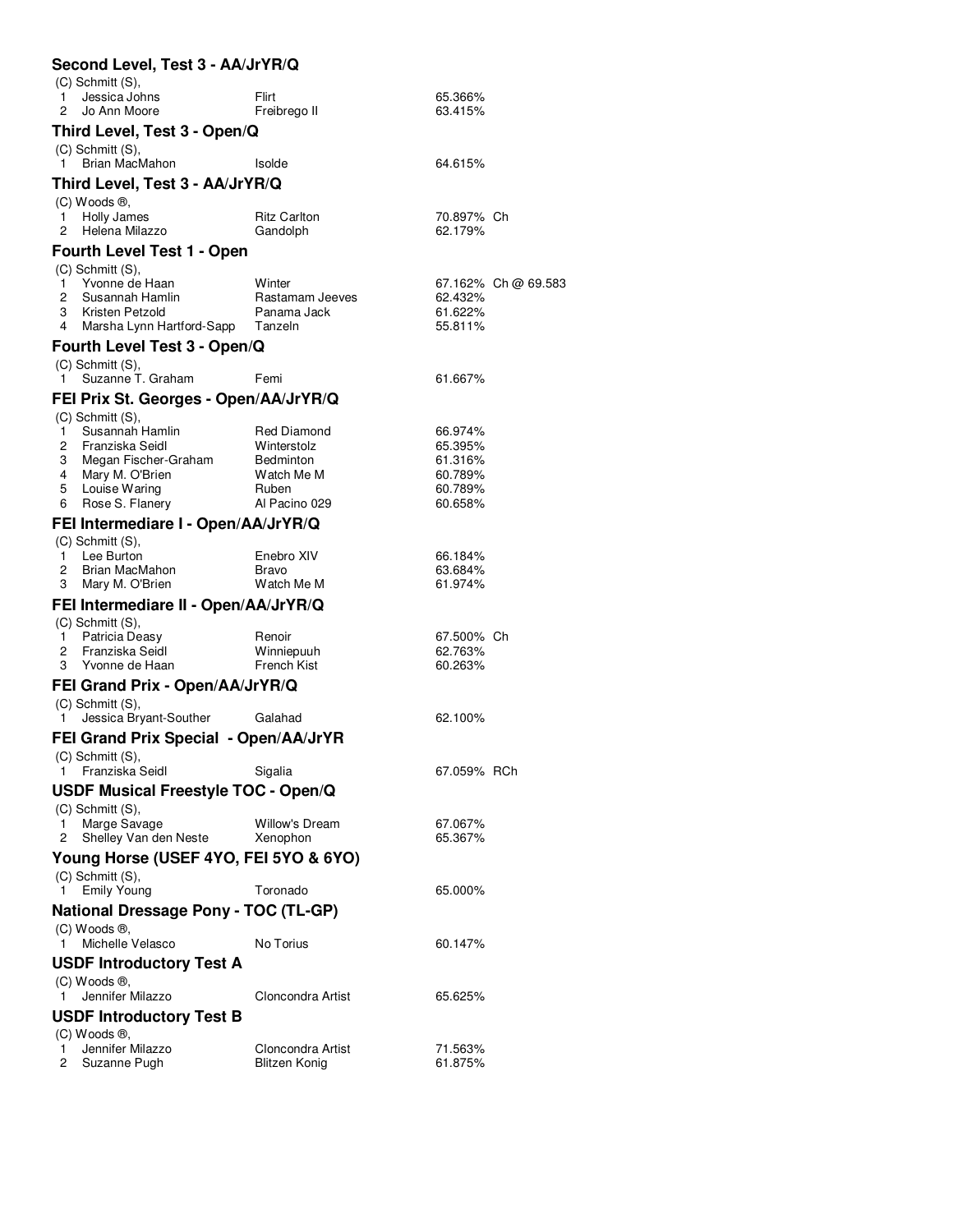## Results: Dressage on the First Coast Sunday, December 6, 2014

## **Training Level, Test 2 - AA/JrYR** (C) Schmitt (S), 1 Nancy Haslett **Gremlin** Gremlin 63.077% **Training Level, Test 3 -Open/Q** (C) Schmitt (S), 1 Brian MacMahon Alota Bling 73.864% Ch Emily Young **Training Level, Test 3 - AA/JrYR/Q** (C) Schmitt (S), 1 Susan Milbrath Faro SQF 67.045%<br>Ava Milazzo **1.1 Susan Faro SQF 67.045%** 2 Ava Milazzo Don Amore SL 67.045% 3 Ellis Ross Fayme 65.682% 4 Ava Milazzo Sherbert Lemon 63.182% 5 Deana Larson **1988 Don Giorgio 18 Composition**<br>6 Helena Milazzo 1989 Clint Eastwood 18 60.227% 6 Helena Milazzo **First Level, Test 1 - Open** (C) Schmitt (S), 1 Franziska Seidl Con Brio SDF 68.704% RCh **First Level, Test 1 - AA/JrYR** (C) Schmitt (S), 1 Ellis Ross Fayme 67.593% 2 Susan Milbrath Faro SQF 64.630% 3 Lee Burton Sensei Von RDC **First Level, Test 2 - AA/JrYR** (C) Schmitt (S), 1 Sophia Holloway **1** Judge 1980 1980 1980 1981 1984<br>1 Lee Burton 1980 1991 Sensei Von RDC 1981 1982 2 Lee Burton Sensei Von RDC 3 Hannah Grimm Montego Bay 63.125% **First Level, Test 3 -Open/Q** (C) Schmitt (S), quart in Suzanne T. Graham (1987) Peron's Paris (1987-1998) 69.706% (1988) 69.706% (1988) Peronis Paris (1988)<br>19. Batricia Deasy (1988) Paro SQF (1988) 68.676% 2 Patricia Deasy **Faro SQF** 68.676%<br>3 Maggie Selbert **Braveheart** 66.912% 3 Maggie Selbert Braveheart 66.912%<br>4 Mattalyn Hughes Windrose 65.000% 4 Mattalyn Hughes Windrose 65.000%<br>5 Shelley Van den Neste Xenophon 64.265% 5 Shelley Van den Neste Xenophon (64.265%)<br>Emily Young (61.029%) L. O. Nightfall 6 Emily Young **First Level, Test 3 - AA/JrYR/Q** (C) Schmitt (S), 1 Heather Fultz **SS Seraphina** 69.706%<br>2 Cristina Cardenas **Caracter Vatican Car** 66.765% Cristina Cardenas 3 Sophia Holloway Judge 66.618% 4 Hannah Grimm Montego Bay 62.941% **Second Level, Test 1 - Open** (C) Schmitt (S), 1 Mattalyn Hughes Hilife **Hillife** 61.818% **Second Level, Test 1 - AA/JrYR** (C) Schmitt (S), 1 Jo Ann Moore **Freibrego II** 64.394%<br>
Barbara Sherman Mankee **Freibream Communist Communist Communist** G1.667% 2 Barbara Sherman **Second Level, Test 2 - AA/JrYR** (C) Schmitt (S), **1** Jessica Johns Flirt Flirt 65.256% **Third Level, Test 1 - AA/JrYR** (C) Schmitt (S), 1 Marge Savage Willow's Dream 58.485% **Third Level, Test 3 - Open/Q** (C) Schmitt (S), 1 Brian MacMahon Isolde 1 Bolde 64.615% RCh<br>2 Kristen Petzold 1 Panama Jack 62.179% 2 Kristen Petzold Panama Jack 62.179% VMA Khapur Khopi